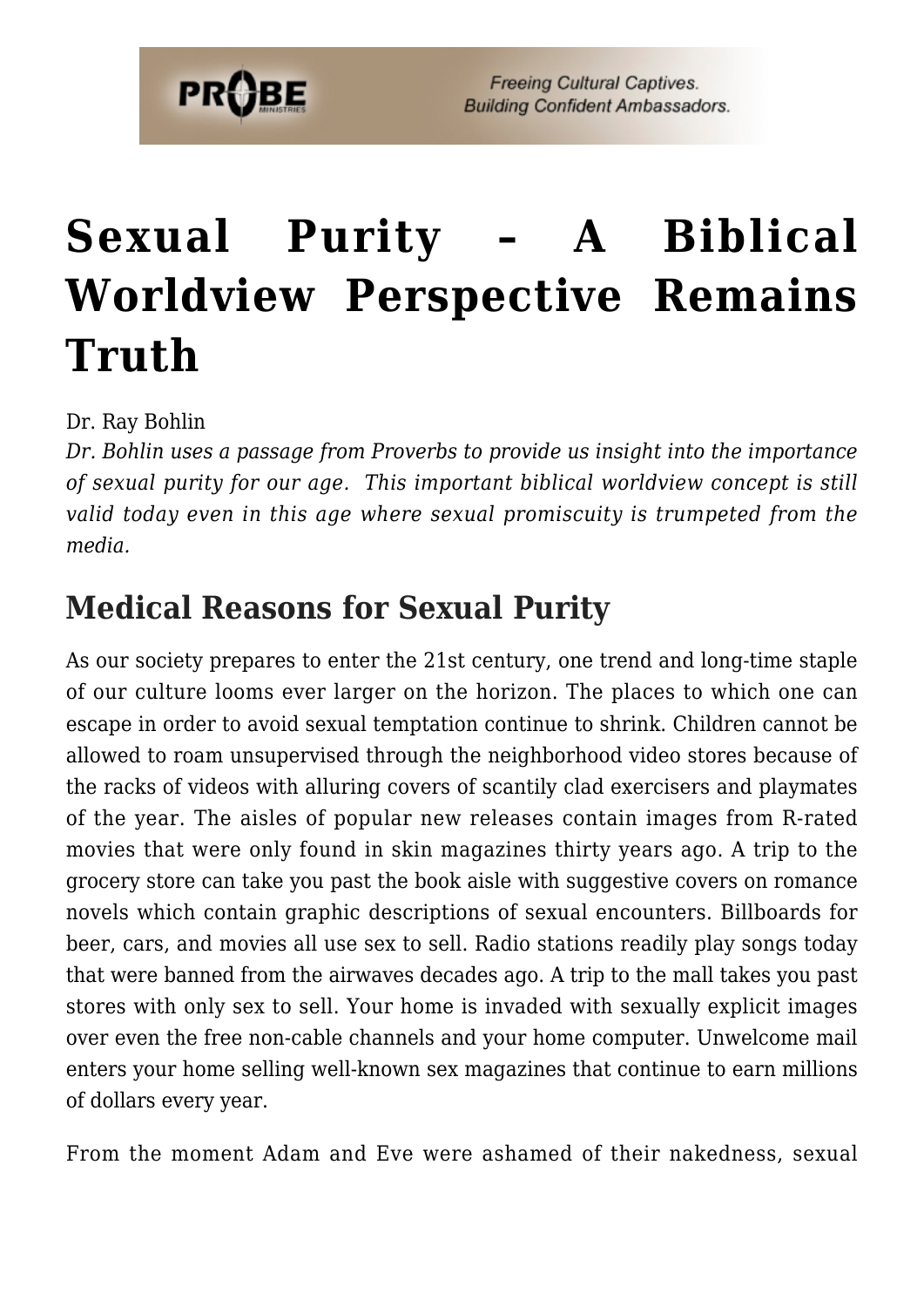

temptation has been in our midst. But except for brief periods in declining cultures, the temptations had to be sought after. There were places where one could be relatively safe from the sights and sounds which inflame lust and desire. Those days are over. Oh, sure, you can have blocks installed on your computer or phone and the local video store will allow you to put a screen on your children's rentals. But the fact that such systems are necessary and only voluntary should be enough to tell us of the pervasiveness of sex in our society. Sexual purity is a rare and often scorned virtue today. When a Hollywood couple makes it known that they are saving sex for marriage, people ask, "Why would you do that?"

While sex is clearly pervasive in our society, you don't have to look very far to find plenty of reasons to avoid sexual relations outside of marriage. The biblical words for *fornication* or *sexual immorality* refer to all sexual activity outside of marriage, and the Scriptures clearly state that all such activity is forbidden (Lev. 18 & 20; Matt. 15:19; 1 Cor. 6:9-10,18; 1 Thess. 4:3). But a person may rationalize that while sexual activity outside of marriage is sin, "I can always be forgiven for my sin, and as long as I am not found out, who gets hurt?" Paul answers this resoundingly in Romans 6. "May it never be!" cries the apostle. By allowing sin to reign in our hearts we effectively say that Christ's death and resurrection has no power in our life.

If this is not powerful enough, consider the physical consequences of sexual immorality that exist today. In the 1960s there were only two STDs: syphilis and gonorrhea. Today there are over 25, and 1 in 5 Americans between the ages of 15 and 55 has a viral STD. That number is 1 in 4 if bacterial infections are included. There are 12 million new infections every year with 60 percent of these among teenagers.

Chlamydia and gonorrhea can lead to pelvic inflammatory disease which often results in sterility. Human Papilloma Virus (HPV) frequently produces genital warts which can develop into cancer. Rampant HPV infection is the primary reason that women are urged to have Pap smears on a yearly basis. If you are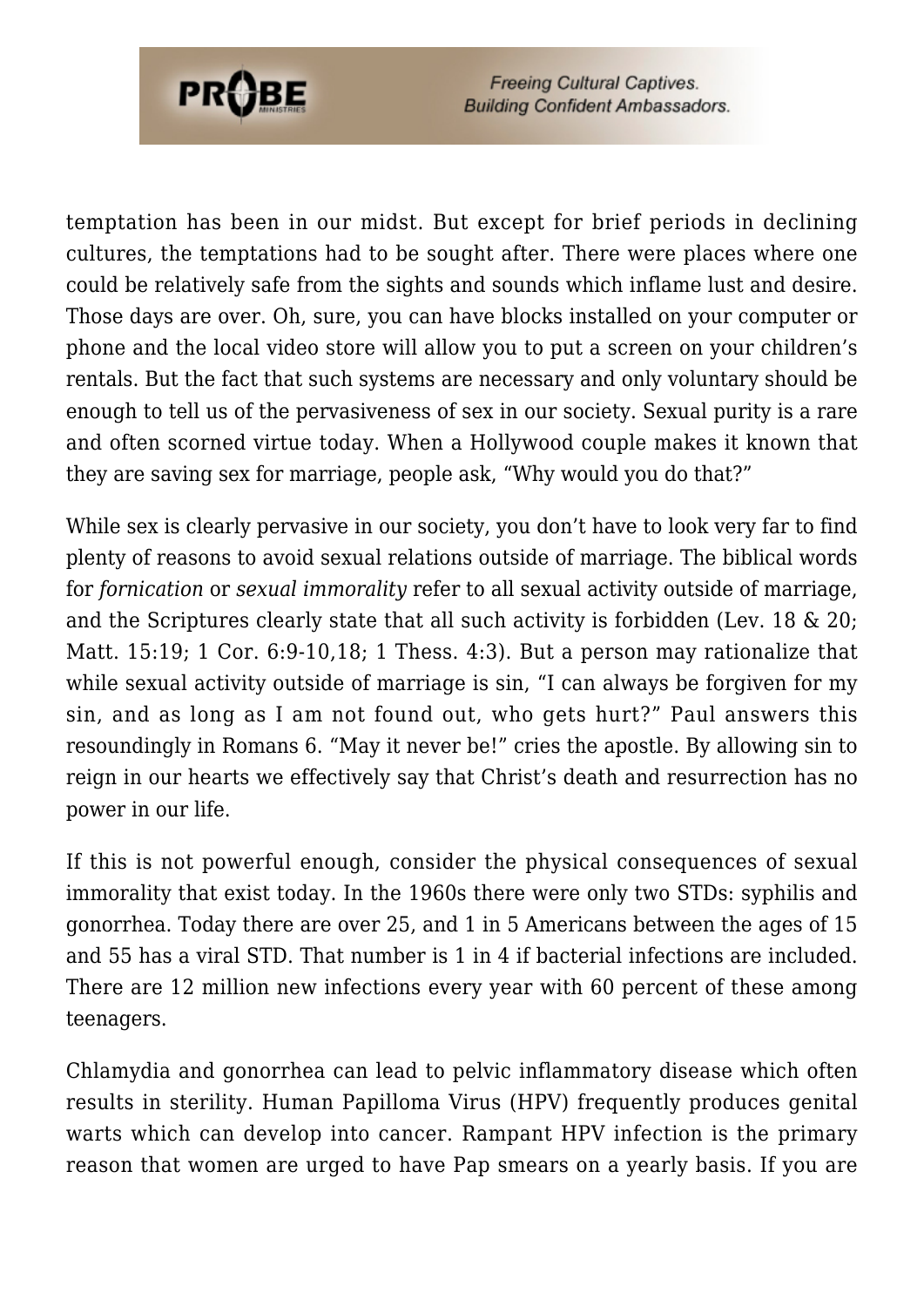

sexually active outside of marriage and "lucky," you may only contract herpes, but even this is an embarrassing, bothersome, incurable infection. But you may get AIDS, which will kill you. Since the human immunodeficiency virus (HIV) can lie dormant for years before developing into deadly AIDS, your sex partner may not know that he or she is infected. The fact is, if you are sexually active outside of marriage, it is almost guaranteed that you will contract at least one STD.

But information is not enough. Why is sexual purity within marriage so important to God? And what do we do to avoid falling into sexual sin with so much temptation swirling around our heads? We will now turn to explore some time tested advice from Scripture to see what we must do and why.

# **The Naturalistic Rejection of the Mystical Nature of Marriage**

In his book *Reason in the Balance*, Phillip Johnson brilliantly documents the vise grip of philosophical naturalism in science, law, and education in the United States. Our populace has been taught for so long that matter, energy, space, and time are all that exists that it has infected every form of cultural discourse, including our sexual behavior. Freedom of choice and personal fulfillment are praised as the ultimate virtues because, for the naturalist, sex is just a physical act that fulfills a basic need and instinct of every person. People should be free to pursue whatever sexual expression they choose to meet that basic physiological need. And this need is only created by our fundamental drive to reproduce and spread our genes into the next generation. In the naturalistic worldview, sex becomes simply a basic need and marriage just a relative cultural expression to satisfy that need for some, but not all people.

That is why so many people, including Christians, look at Scripture's clear statements condemning sex outside of marriage as antiquated and old-fashioned. "Oh," they say, "they applied to the people of that time, but not now. Not as we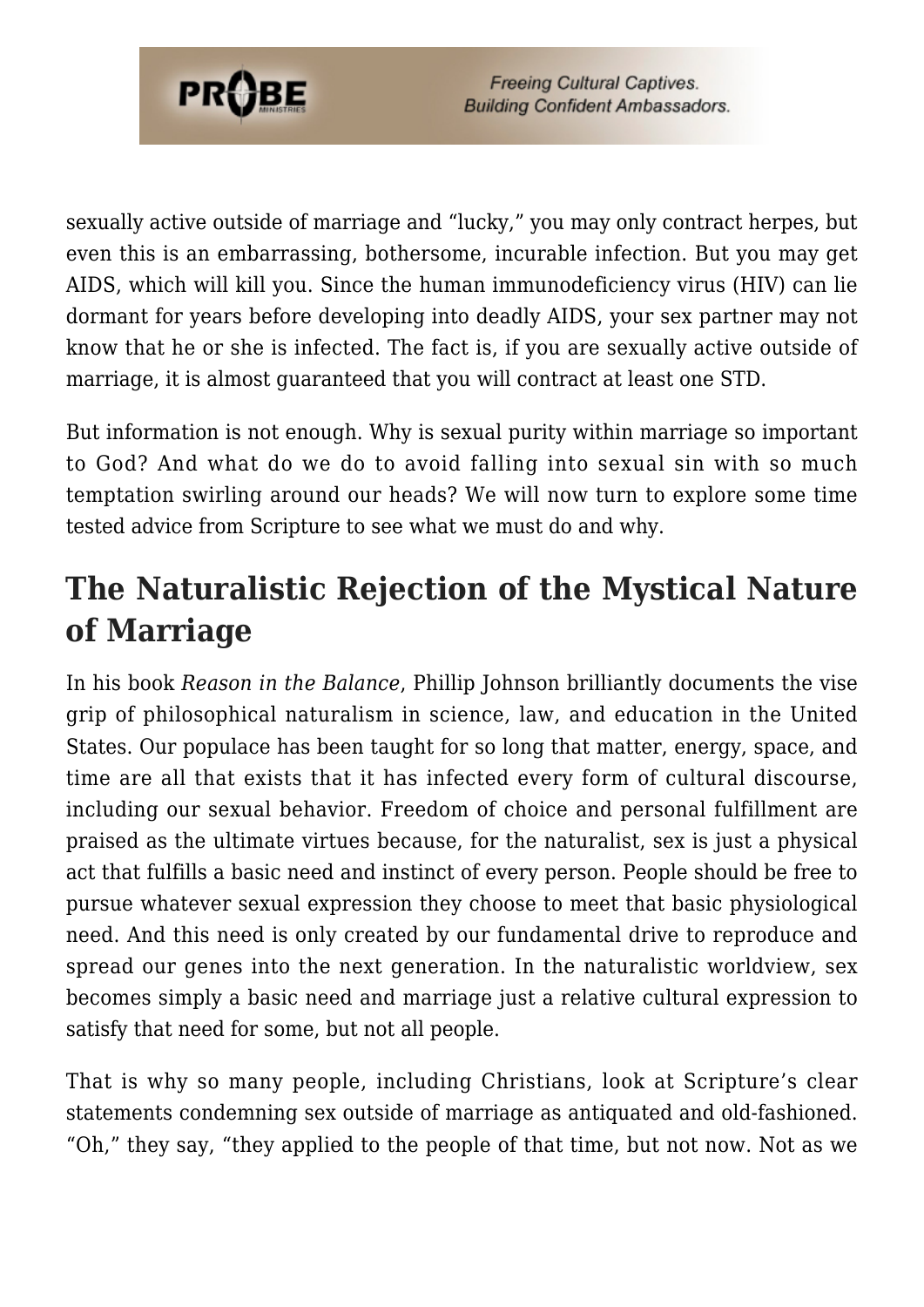

prepare to enter the  $21<sup>st</sup>$  century!" But this raises some important questions. First, do the Scriptural injunctions against any sex outside of marriage really apply today? The answer, of course, is, "Yes, they do." We recognize readily what the Bible has to say about sex, and we see all about us the physical, emotional, and relational consequences of sexual immorality. Since God is sovereign, He established these consequences as warning signs not to transgress His principles. But second, just why is sexual fidelity so important to God?

The first reason is because God's intentions for marriage were clearly stated right from the beginning. Genesis 2:18-25 makes it plain that God's design was one man and one woman for life. Jesus used this passage as the basis for His teaching on divorce in Matthew 19: "What God has joined together, let no man break apart." As Creator, God has every right to tell us what He wants.

Second, the Father has used the marriage union as an analogy for His relationship with Israel in the Old Testament and the church's relationship with Jesus in the New Testament. Isaiah 1:21, Jeremiah 2:20, 3:1-10, and especially Ezekiel 16:15-34 accuse Israel of playing the harlot, chasing after other gods and ignoring her rightful "husband." God's union with Israel was to be forever. He was faithful, but Israel was not. The Lord rained down His judgment on the unfaithfulness of Israel and Judah. In Ephesians 5 Paul tells husbands that they are to love their wives as Christ loves the church. Elsewhere, Jesus is spoken of as the bridegroom and the church as His bride, another relationship that is to be forever. Jesus will be faithful. Will the church? Our marital and sexual relationships are to mirror the Lord's special relationships with Israel in the Old Testament and the church in the New. God hates divorce and any sexual relationships outside of marriage, because He hates it when His faithfulness to us is spurned by our turning to other gods. This is true whether they be the pagan gods of old, which are still around, or the modern gods of self, money, power, and sex.

Well, we may know what is right, but knowing what is right is often not the same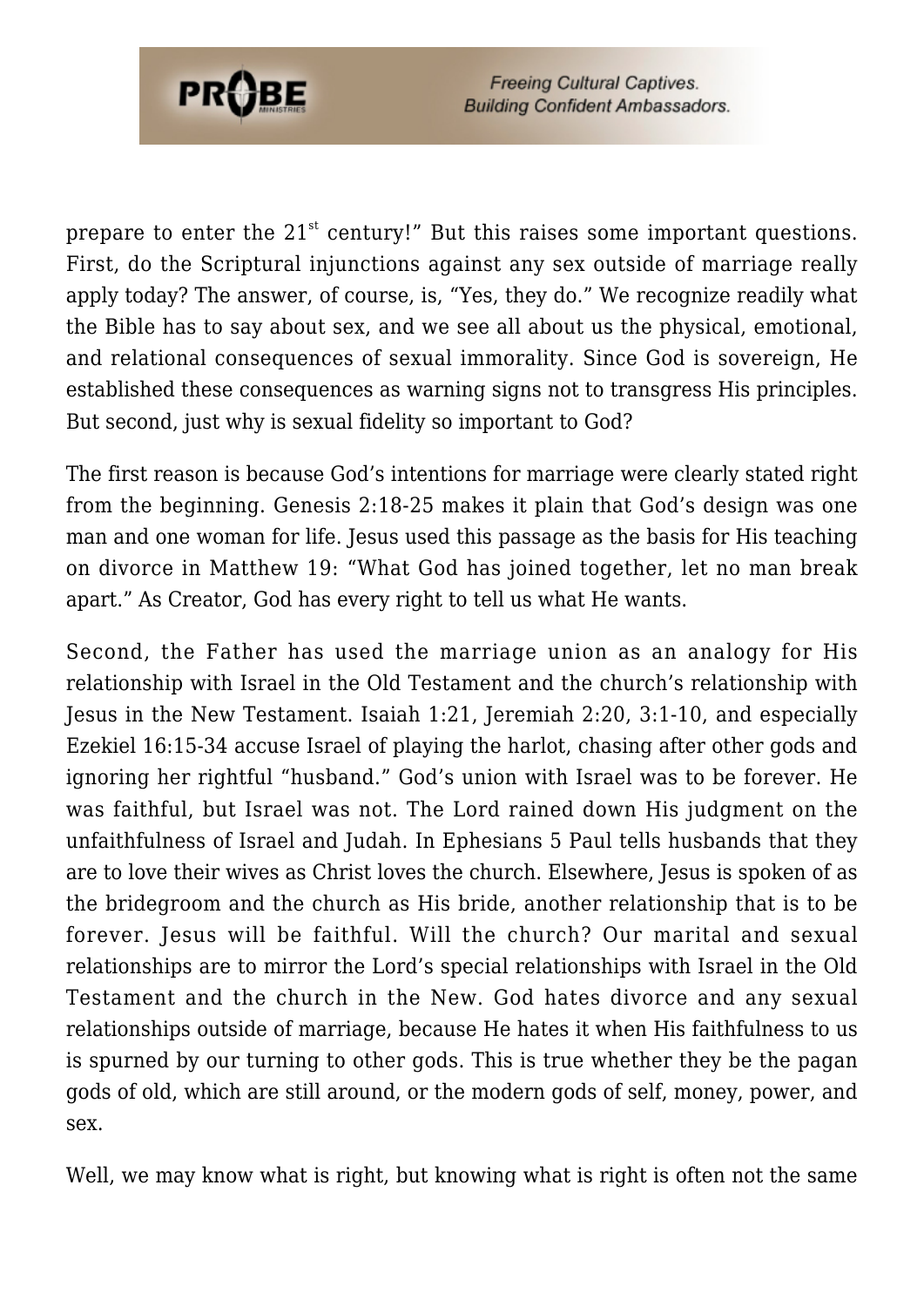

as doing what is right. Now, I want to look at a passage in Proverbs that instructs its readers concerning dangers, both obvious and subtle, of sexual temptation.

### **A Young Man Lacking Sense Meets a Harlot**

It is hard for some to imagine that the Bible contains explicit advice on how to avoid sexual temptation. But the entire chapter of Proverbs 7 is devoted to exactly that. In the first five verses, Solomon essentially pleads with his son to listen and guard his words carefully concerning the adulteress.

My son, keep my words, And treasure my commandments within you.

Keep my commandments and live, *(sounds like serious stuff!)* And my teaching as the apple of your eye. *(actually the "pupil" or "little man of your eye." This was meant therefore to be a precious truth to be closely guarded and kept.)*

Solomon goes on in verse 3:

Bind them on your fingers; Write them on the tablet of your heart.

Say to wisdom, "You are my sister," And call understanding your intimate friend.

That they may keep you from an adulteress, From the foreigner who flatters with her words.

In verses 6-9, King Solomon takes the role of an observer, telling his son what he sees unfolding before him.

For at the window of my house,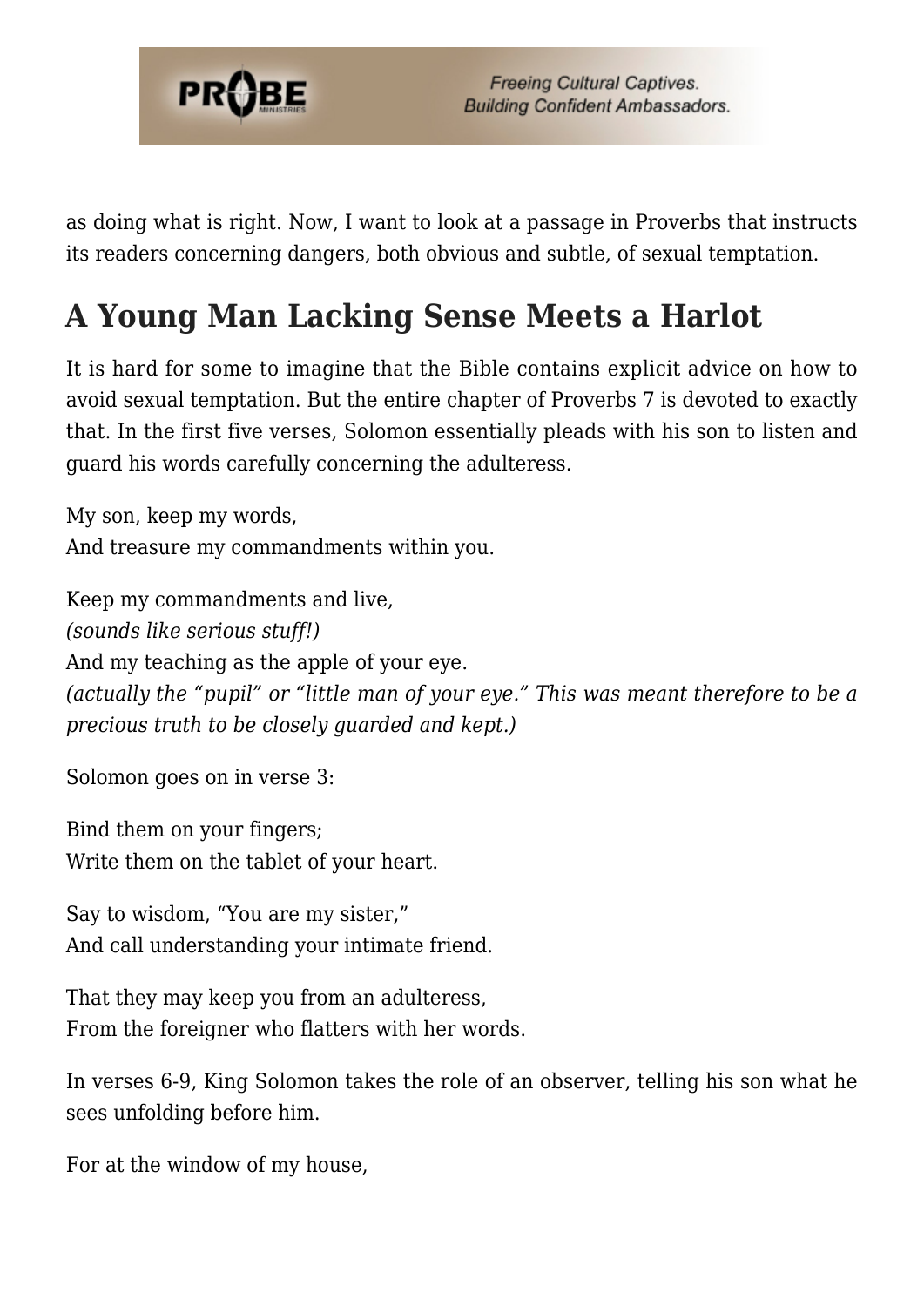

I looked out through my lattice,

And I saw among the naive, I discerned among the youths, A young man lacking sense.

Passing through the street near her corner; And he takes the way to her house.

In the twilight, in the evening, In the middle of the night and in the darkness.

Solomon speaks of one who is young, inexperienced, and lacking judgment. His first clue was that he purposefully walks down her street and actually heads straight to her house in the middle of the night. As Charlie Brown would say, "Good grief!" The young man's intent is probably harmless. He is curious, perhaps hoping for a glimpse of the adulteress plying her wares to someone else on the street. Sin is probably not on his mind. He just wants to see what the real world is like. That kind of thinking is still heard today. "I just need to know what is out there so I can warn my family and others around me." In reality, our young fool was looking for titillation and was confident that he could withstand the temptation.

This is precisely why Solomon says he is lacking sense. The apostle Paul warns in 1 Corinthians 10:12, "Therefore let him who thinks he stands take heed lest he fall." Overconfidence is our worst enemy in the face of temptation. I am reminded of two contrasting characters in J.R.R. Tolkien's *Lord of the Rings* trilogy, Boromir and Faramir. Boromir and Faramir were brothers. Boromir, the elder, was renowned for his exploits in war. He was his father's favorite and the principal heir. He was confident, however, that were he to wield the One Ring, the Ring of Power, he would not be corrupted by it and could use it to defeat the armies of the evil Sauron. However, his overconfidence and lust for power lead him to attempt to steal the ring from the designated Ring- bearer. His foolishness caused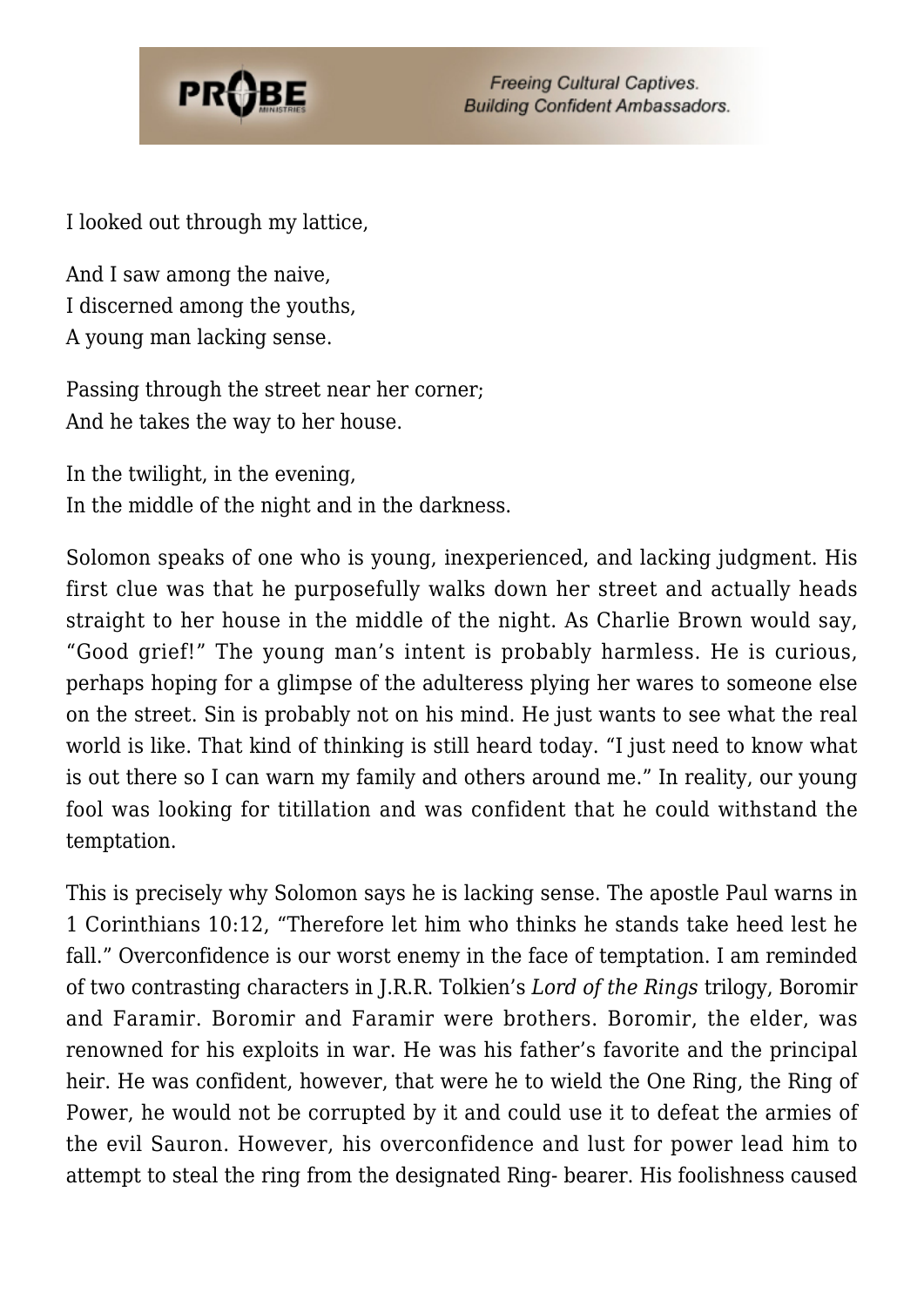

the Fellowship of the Ring to be split apart under attack and led eventually to his death. He thought he could stand, but he fell.

His brother Faramir, however, had a more realistic picture of his sinful nature. When confronted later with the same opportunity to see and even hold the Ring, he refused. He knew the temptation would be strong and that the best way not to yield to the lust for power was to keep the temptation as far away as possible. Faramir, though perceived to be weaker than his brother, was, in a sense, actually the wiser and stronger of the two. He took heed and did not fall and later played a significant role in the final victory over the forces of evil.

What about you? Do you consider yourself strong enough to resist the temptations presented in movies, books, commercials, etc.? Do you walk into the movie theater blindly, lacking sense, uninformed as to why this movie is R-rated or even PG-13? Are you a headstrong Boromir, or a wise Faramir who knows his weakness in the face of temptation and avoids it whenever possible?

#### **The Schemes of the Adulteress**

As we continue in our walk through Proverbs 7, Solomon now focuses his attention on the schemes of the seductress. Our young man lacking sense is walking down her street, right past her house. Solomon continues in verse 10:

And behold, a woman comes to meet him, Dressed as a harlot and cunning of heart.

She is boisterous and rebellious; Her feet do not remain at home;

She is now in the streets, now in the squares, And lurks by every corner.

Wow! What a surprise! A woman comes to meet him! Can't you just hear Gomer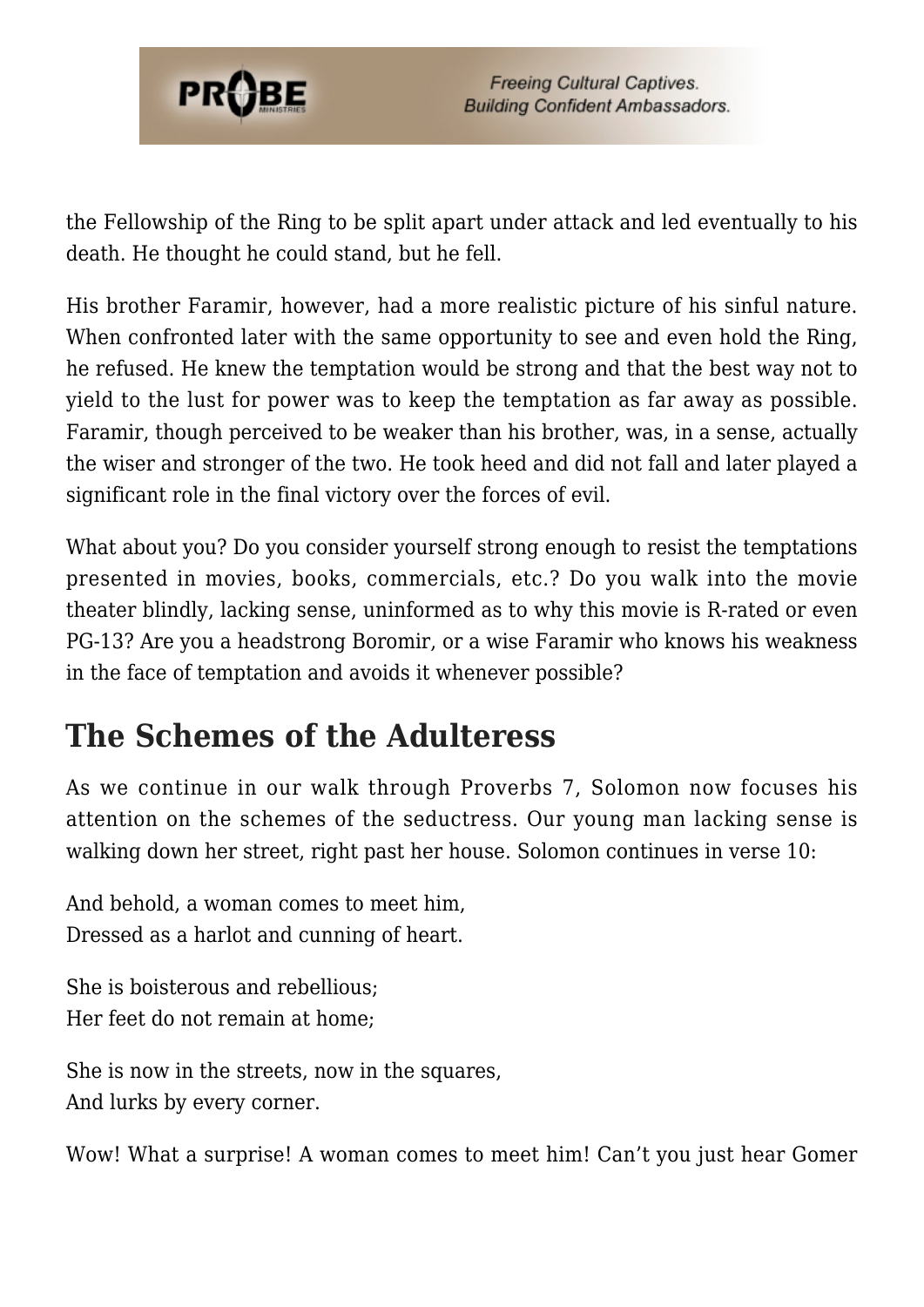

Pyle exclaiming at the top of his lungs, "Surprise! Surprise! Surprise!" Surprise, indeed! This is only what was expected. Her boisterousness lends an air of fun and frivolity. Let's face it, if sin weren't so enjoyable we wouldn't fall prey to it so easily. Solomon next gives the impression that she is everywhere to be found. As I pointed out earlier, that is even more true today. Even a widely proclaimed family movie like *Forrest Gump* surprised many with scenes that were unnecessary and sexually explicit. If you were surprised, you shouldn't have been. Check these things out beforehand. Don't act like a young man lacking sense and wander down the street of temptation unaware. Remember that Jesus extended the moral law from our actions to our thought life. If we simply lust after a woman, we have already committed adultery in our hearts (Matt. 5:27 28).

Solomon next turns to the woman's tactics:

So she seizes him and kisses him,

*(Suddenness can put you off your guard unless you have predecided what you would do, whether it is a real seduction, a scene in a movie, TV program, or book. Will you close your eyes, leave, change channels, skip a few pages? What? Know beforehand!)*

And with a brazen face she says to him:

"I was due to offer peace offerings;

Today I have paid my vows.

*(I'm not such a bad person. See, I do a lot of the same things you do. You're not going to reject and judge me, are you?)*

Therefore I have come out to meet you, To seek your presence earnestly, and I have found you."

Ah, the ultimate weapon with a man: female flattery. Men are suckers when they're told that they are needed. It was he, particularly, that she was waiting for. Not just anybody. If a man senses he is needed, he will be very reluctant to say no. Men usually hate to disappoint.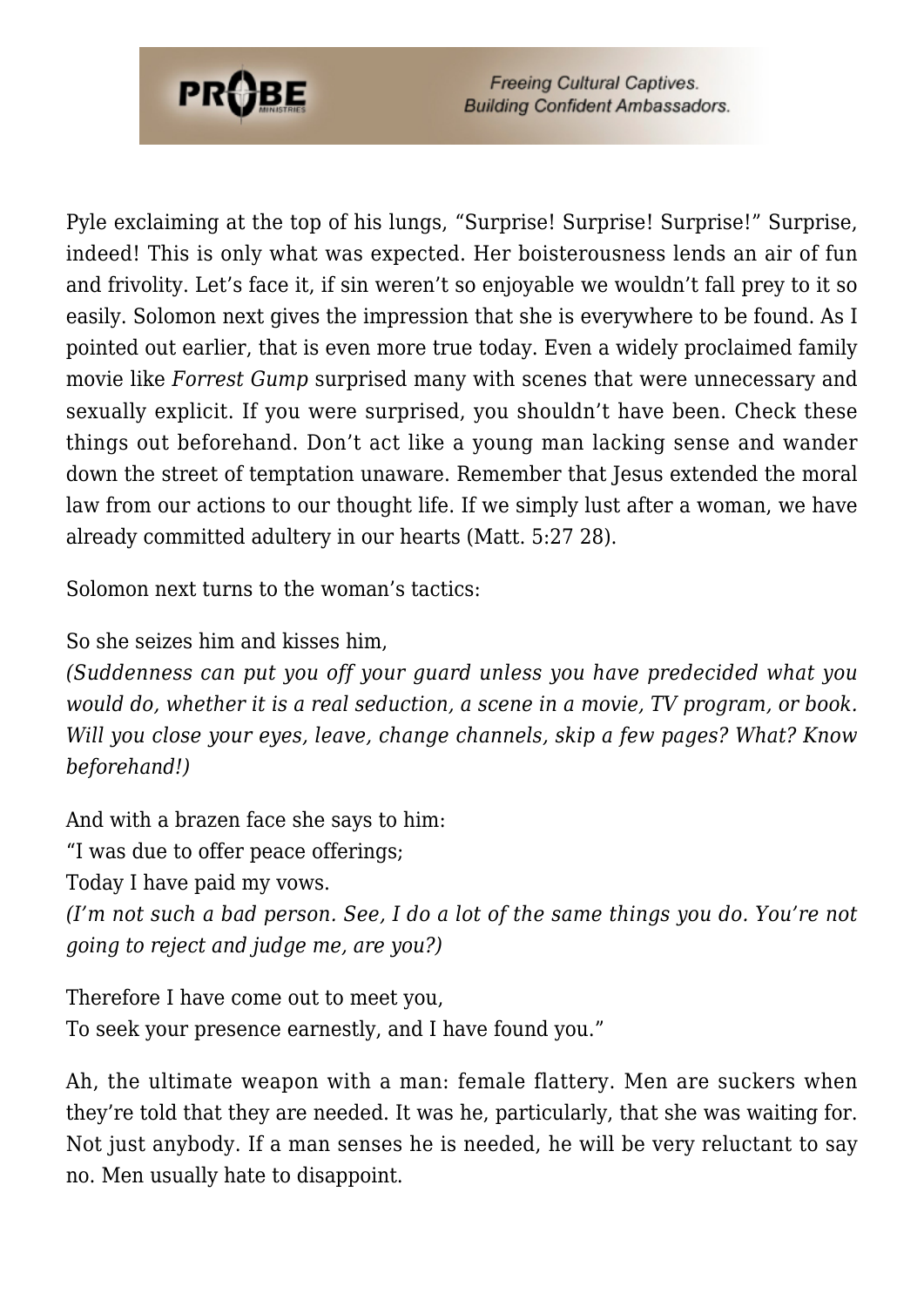

Solomon continues:

"I have spread my couch with coverings, With colored linens of Egypt.

I have sprinkled my bed With myrrh, aloes and cinnamon.

Come, let us drink our fill of love until morning; Let us delight ourselves with caresses."

As she continues her assault on the male ego by indicating all the trouble she has gone through just for him ("Don't hurt my feelings now," she says), she creates a sensual picture that is meant to arouse him and draw him in. Be realistic. This sounds inviting, even from the pages of Scripture. This should be a loud tornado siren in your ear to tell you: "There, but for the grace of God, go I!" The adulteress finishes her seduction with the assurance that no one need ever know, in verses 19 and 20. She says:

"For the man is not at home, He has gone on a long journey;

He has taken a bag of money with him, At the full moon he will come home."

This rationalization of "no one will know" is true not only of an affair, but also of what we allow into our minds through the privacy of our computer, videos rented when no one else is home, magazines stashed away in a secret place, or visits to parts of town where we certainly don't expect to find anyone we know. But it's a lie. These things cannot be hidden for a lifetime. Either you will slip up sooner or later, or you will poison your mind to such an extent that the outward temptation can no longer be resisted. Moses speaks to Israel in Numbers 32:23 warning them that if they do not obey the Lord, "their sin will find them out."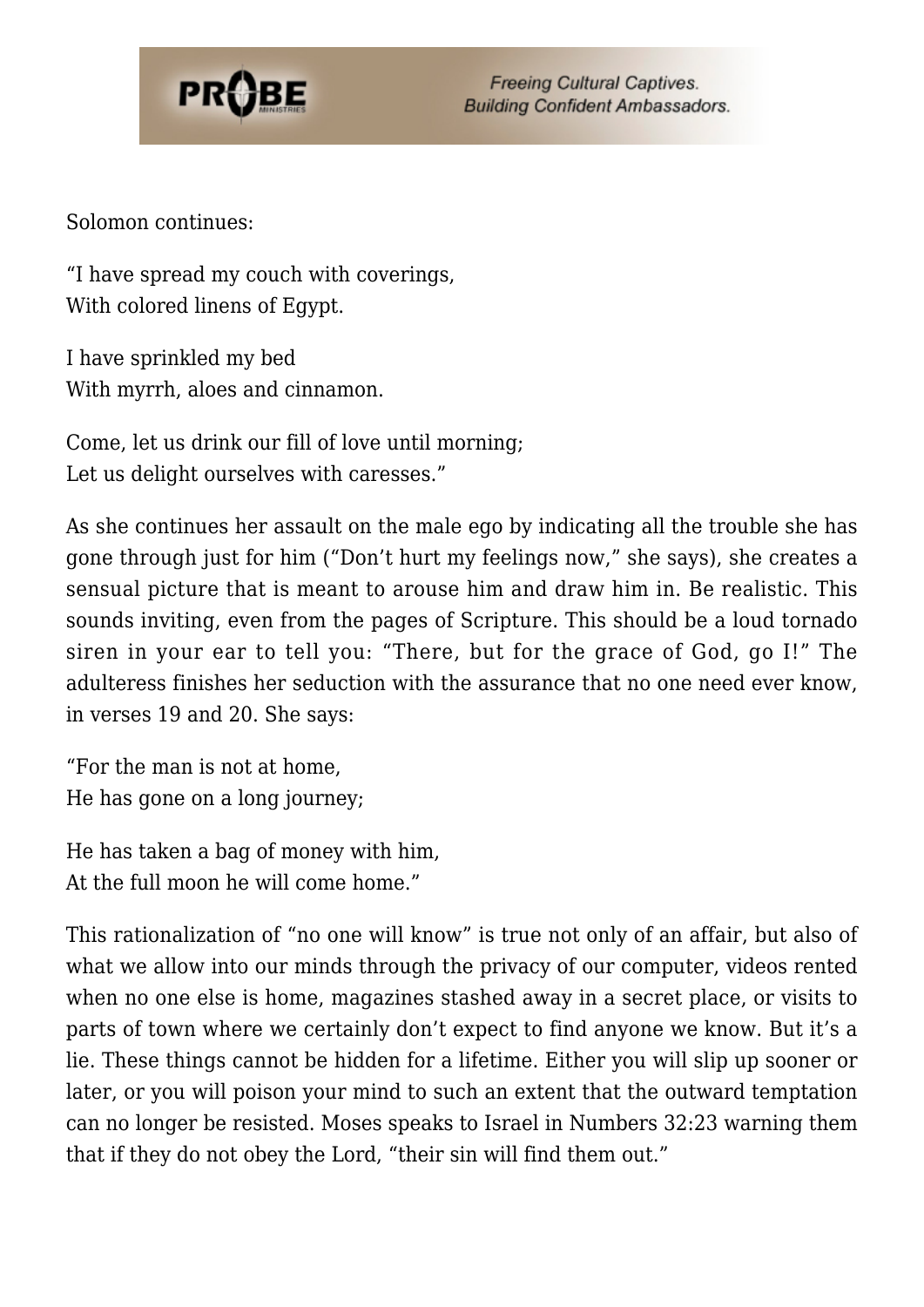

# **The Young Man Capitulates and Must Face the Consequences**

As we have seen, the young man in Proverbs 7 has walked right into temptation's snare and has been totally mesmerized by the pleas and schemes of the adulteress. I have made many parallels to today as to how prevalent sexual temptation is. Now we will see the young man's demise and the consequences of his actions. Beginning in verse 21:

With her many persuasions she entices him; With her flattering lips she seduces him.

Suddenly he follows her, *(probably as if in a trance)* As an ox goes to the slaughter, *(silently and dumbly)* Or as a stag goes into a trap,

Until an arrow pierces through his liver, As a bird hastens to the snare, *(again blindly and without knowledge)* So he does not know that it will cost him his life.

He capitulates without a word, mesmerized by her seduction. The analogy to the ox, the deer, and the bird point out that each of them walk blindly, silently, and unknowingly to their death. So it is with the young man lacking sense. While he will not die in a physical sense, though he may if he contracts AIDS, he will die in the sense that his life will never be the same. Not only will the shame and guilt be difficult to overcome, but there will be severed relationships that may never be repaired. There may also be consequences that can never be removed and scars that may never be healed, such as a child out of wedlock or a broken marriage in which children are the real victims. But even if the sin is with pornography,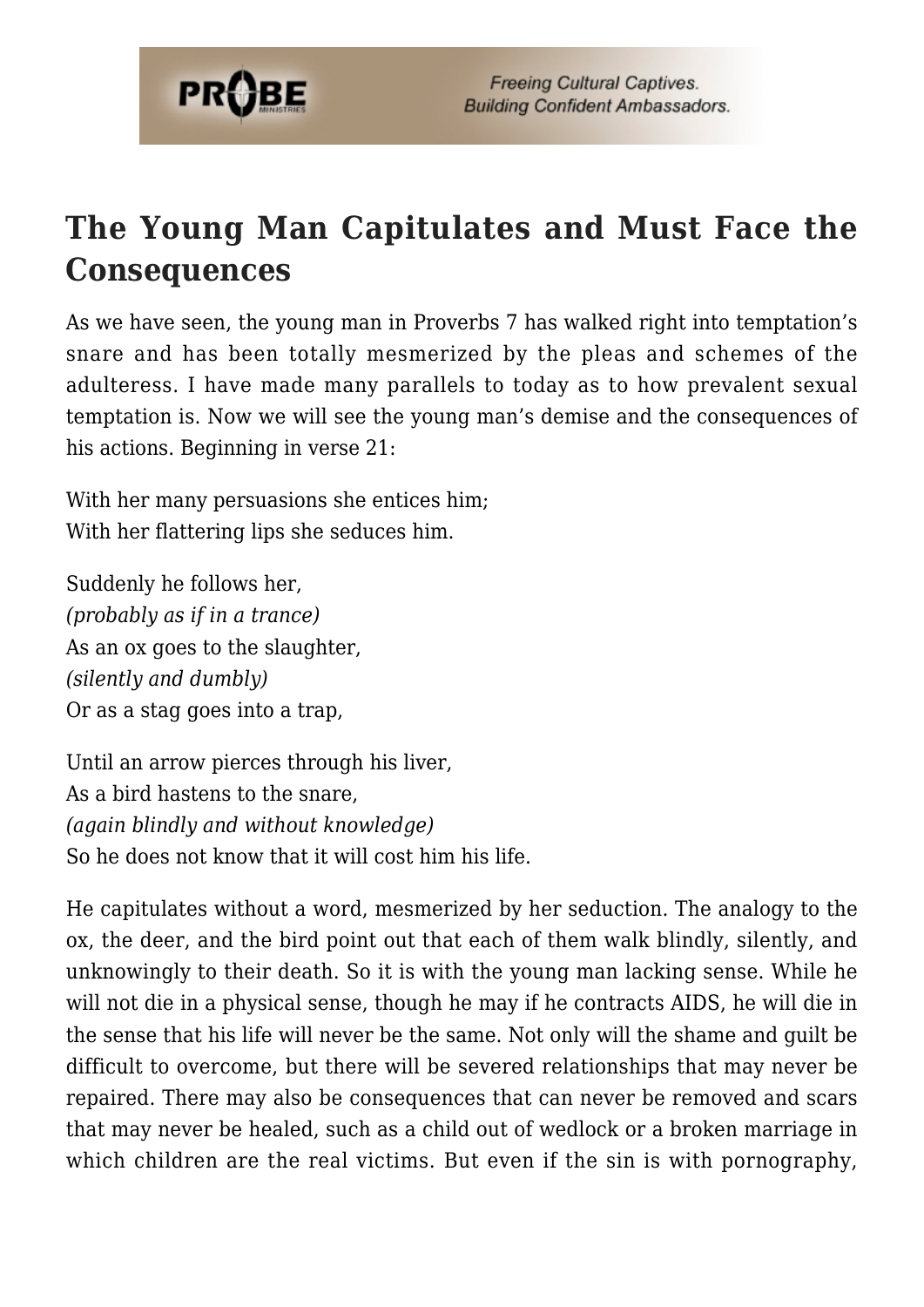

remember your sins will find you out. You may keep up appearances for awhile but your ministry, your family, and your relationship with God will slowly rot from the inside out. Solomon closes with some final warnings and observations:

Now therefore, my sons, listen to me, And pay attention to the words of my mouth.

Do not let your heart turn aside to her ways, *(do not give your mind opportunity with impure material)* Do not stray into her paths.

For many are the victims she has cast down, And numerous are all her slain.

Her house is the way to Sheol, Descending to the chambers of death.

Your best defense is to first realize that none are immune. Remember Boromir and Faramir from Tolkien's *Lord of the Rings*. Boromir, the stronger, older brother, thought he could resist the power of the One Ring and use it to defeat the enemy. In the end, his lust for power drove him to irrationality and eventually to his death. Faramir, however, assessed his weakness correctly and refused to even look at the Ring when the opportunity arose, knowing its seductive power. He not only lived but was used mightily in the battles that followed. No one was capable of totally resisting the power of the Ring. Those who actually gazed upon the Ring, handled it and even used it, resisted only through an extreme exercise of will often aided by the intervention and counsel of others or circumstances (Frodo, Bilbo, and Samwise). Those who totally yielded to it were destroyed by it (Gollum).

Many have faltered before you and many will come after you. Your first mistake would be to think of yourself as above this kind of sin or immune to it. Don't kid yourself. It can ruin you physically! It can ruin you emotionally! It can ruin you